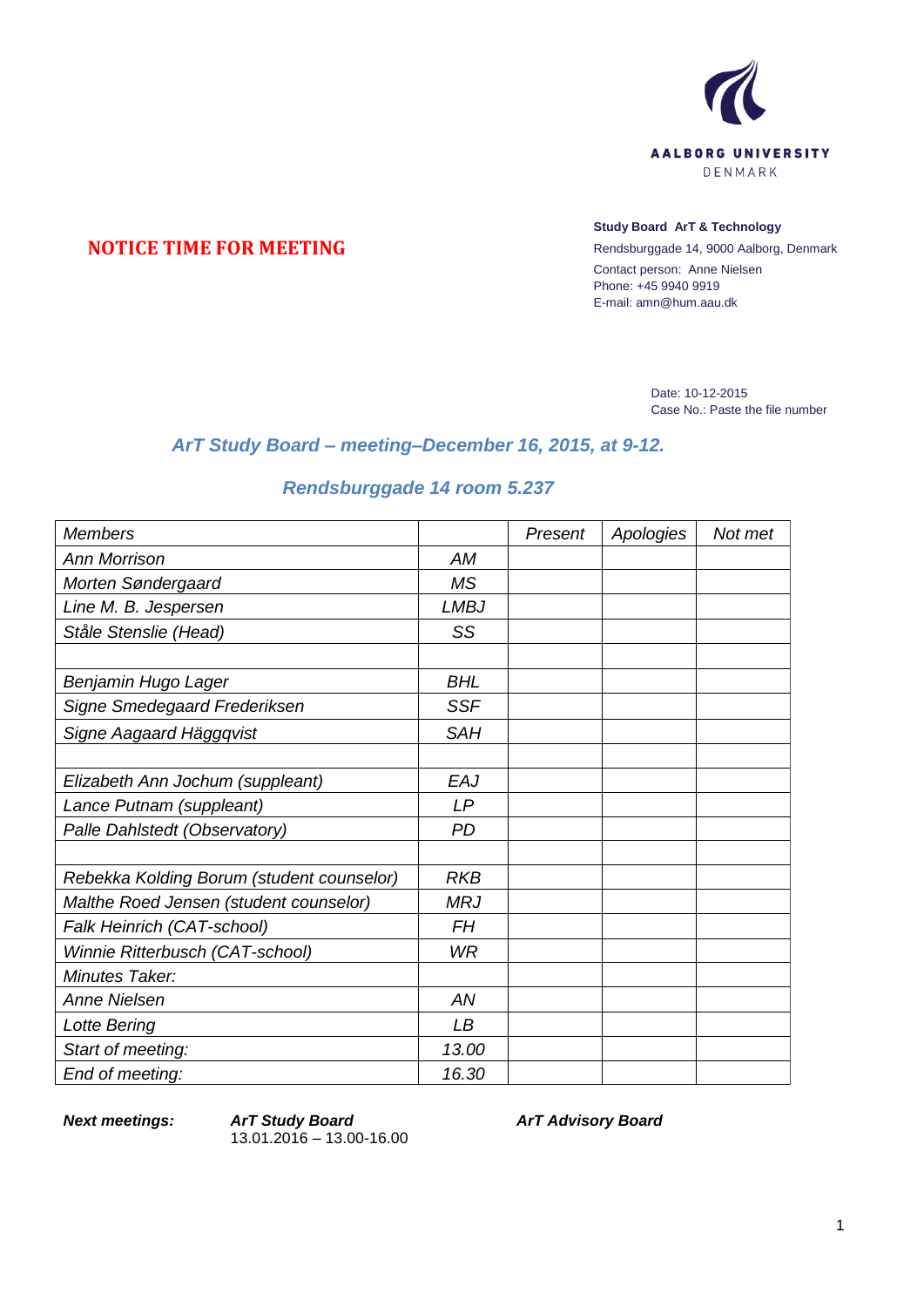

| Item. | Subject:                                                                                                                                                                                                                                                                                           |
|-------|----------------------------------------------------------------------------------------------------------------------------------------------------------------------------------------------------------------------------------------------------------------------------------------------------|
| 1.    | Approval of Agenda 16.12.2015.                                                                                                                                                                                                                                                                     |
|       |                                                                                                                                                                                                                                                                                                    |
| 2.    | Approval of Minutes - meeting 12.08.2015, 26.08.2015, 30.09.2015 and 11.11.2015                                                                                                                                                                                                                    |
|       |                                                                                                                                                                                                                                                                                                    |
| 3.    | News:                                                                                                                                                                                                                                                                                              |
|       | <b>Head of Study (SS)</b><br><b>Agents - PR and Marketing international</b><br><b>Semester exhibition Fall 2015</b><br>ArT-Lab<br>٠<br>ArT Advisory Board meeting 04.12.2015(SS)<br>ArT Study Board election 2016<br>$\overline{\phantom{a}}$<br><b>Guest Lectures</b><br>$\overline{\phantom{a}}$ |
|       | Agents - PR and Marketing international                                                                                                                                                                                                                                                            |
|       | Semester exhibition Fall 2015.                                                                                                                                                                                                                                                                     |
|       | ArT-Lab                                                                                                                                                                                                                                                                                            |
|       | ArT Advisory Board Meeting 04.12.2015                                                                                                                                                                                                                                                              |
|       | ArT Study Board election 2016                                                                                                                                                                                                                                                                      |
|       | <b>Guest Lectures</b>                                                                                                                                                                                                                                                                              |
|       | - Relate (SS)                                                                                                                                                                                                                                                                                      |
|       |                                                                                                                                                                                                                                                                                                    |
|       | - Students (SAH)                                                                                                                                                                                                                                                                                   |
|       |                                                                                                                                                                                                                                                                                                    |
|       | <b>Students Supervisors (MRJ/RKB)</b>                                                                                                                                                                                                                                                              |
|       |                                                                                                                                                                                                                                                                                                    |
|       | - CAT-school (FH/WRB)<br>Criteria for the assessment of applicants for quota 2 (follow up)                                                                                                                                                                                                         |
|       | Criteria for the assessment of applicants for quota 2 (follow up)                                                                                                                                                                                                                                  |
| 5.    | <b>Spring 2016 (SS)</b><br><b>Requisitions/Budget.</b><br>$\overline{\phantom{a}}$<br>Semester Guides Spring 2016, ArT2, ArT4 and ArT6.<br>-<br><b>Project Partners Spring 2016</b><br>-                                                                                                           |
|       | Requisitions/Budget                                                                                                                                                                                                                                                                                |
|       | Semester Guides Spring 2016, ArT2, ArT4 and ArT6                                                                                                                                                                                                                                                   |